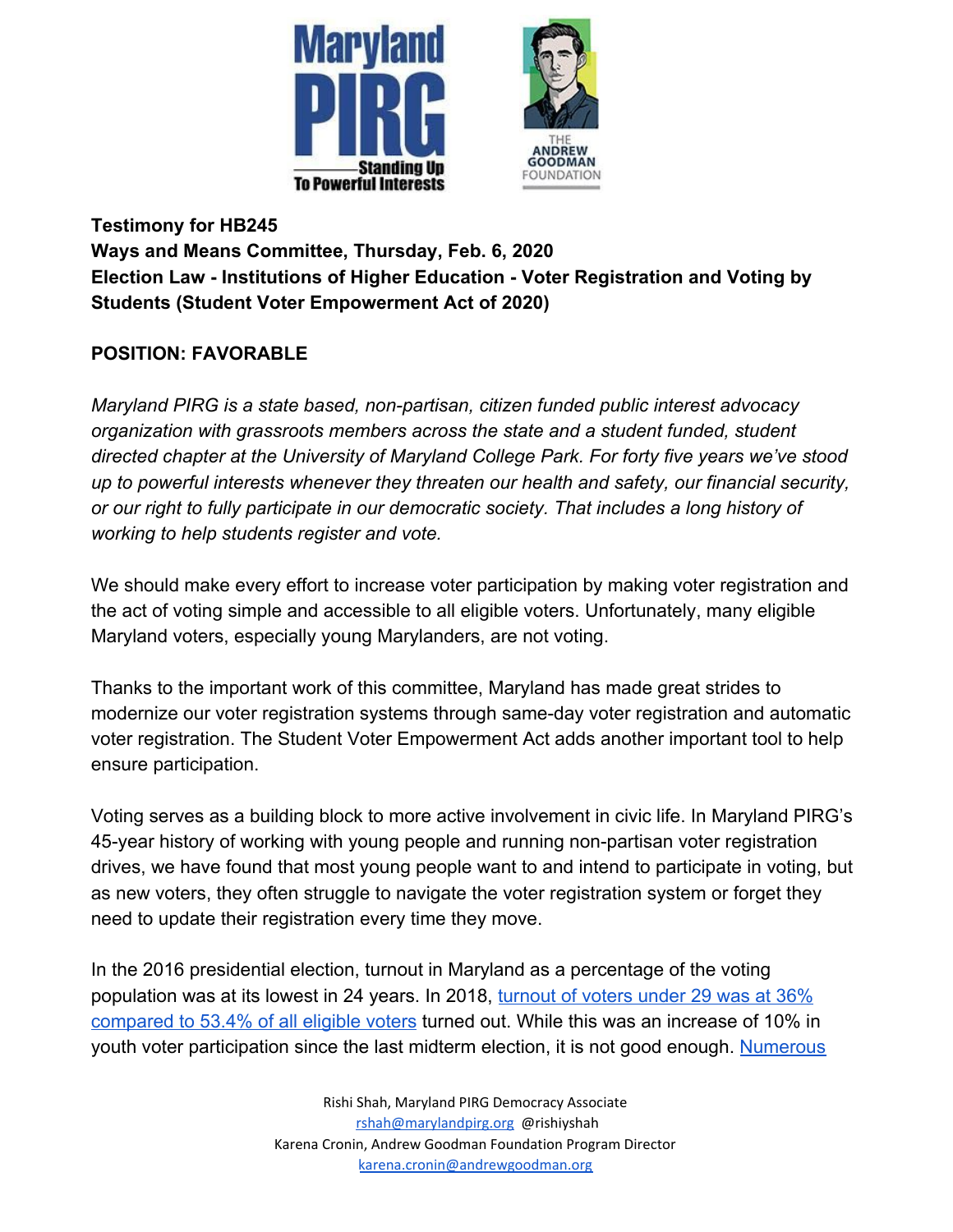[studies](https://www.rockthevote.org/wp-content/uploads/publications/research/rtv_voting_is_a_habit-2007.pdf) have shown that voting is habit forming, and youth who vote are more likely to become life-long voters.

Likewise, [young people who are registered to vote turn out in high numbers, very close to](https://civicyouth.org/quick-facts/youth-voting) [the rate of older voters](https://civicyouth.org/quick-facts/youth-voting). The voter registration gap in young people is a driving force in low youth voter participation. In 2018, [only 54% of Marylanders aged 18-24 were registered to](https://www.census.gov/data/tables/time-series/demo/voting-and-registration/p20-583.html) [vote, compared to 66% of all Marylanders](https://www.census.gov/data/tables/time-series/demo/voting-and-registration/p20-583.html) over the age of 18. In order to increase civic participation we need to help young people get registered to vote and ensure they have the tools and information they need to turn out on Election Day.

During the 2018 midterm elections, for example, Maryland PIRG students helped register and turn out more than 2,800 University of Maryland students to vote. Election after election in states across the country we have found that if we ask students to vote and help them navigate the system, they will.

We should reduce the barriers faced by young people trying to register to vote and go to the polls. The Student Voter Empowerment Act ensures that:

- 1. Universities with over 4,200 undergraduate students will have a polling location on campus;
- 2. Universities will post the link to the online voter registration form on the website students use to register for classes to keep it visible;
- 3. Public universities will have a student voter coordinator, who will take point on forming a plan to support student voter registration and ensure students have information about voter registration and how to vote, including locations, dates, and transportation options on Election Day.

Maryland should take this opportunity to step up and be a national leader on democracy issues. We can encourage first time and young voters, increase civic participation, and build a more functional democracy.

We respectfully request a favorable report.